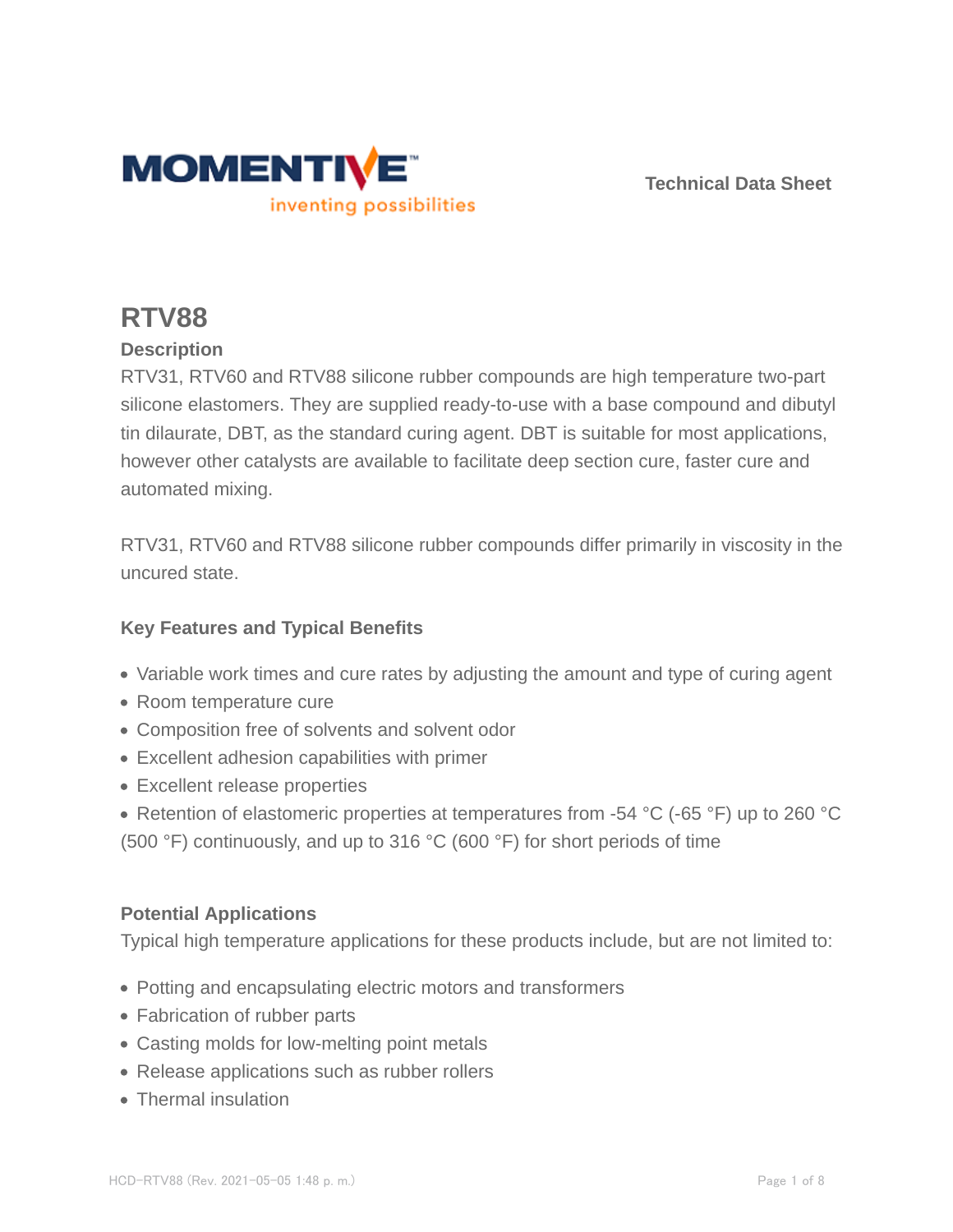# **Typical Physical Properties**

| <b>UNCURED PROPERTIES OF RTV BASE</b><br><b>COMPOUNDS</b> | <b>RTV31</b> | <b>RTV60</b> | <b>RTV88</b>                       |
|-----------------------------------------------------------|--------------|--------------|------------------------------------|
| Color                                                     | Red          | Red          | Red                                |
| Consistency                                               |              |              | Pourable Pourable Spreadable Paste |
| Viscosity, cps                                            | 25,000       | 47,000       | 880,000                            |
| Specific Gravity                                          | 1.42         | 1.48         | 1.47                               |

Typical property data values should not be used as or to develop product specifications.

# **Typical Physical Properties, continued**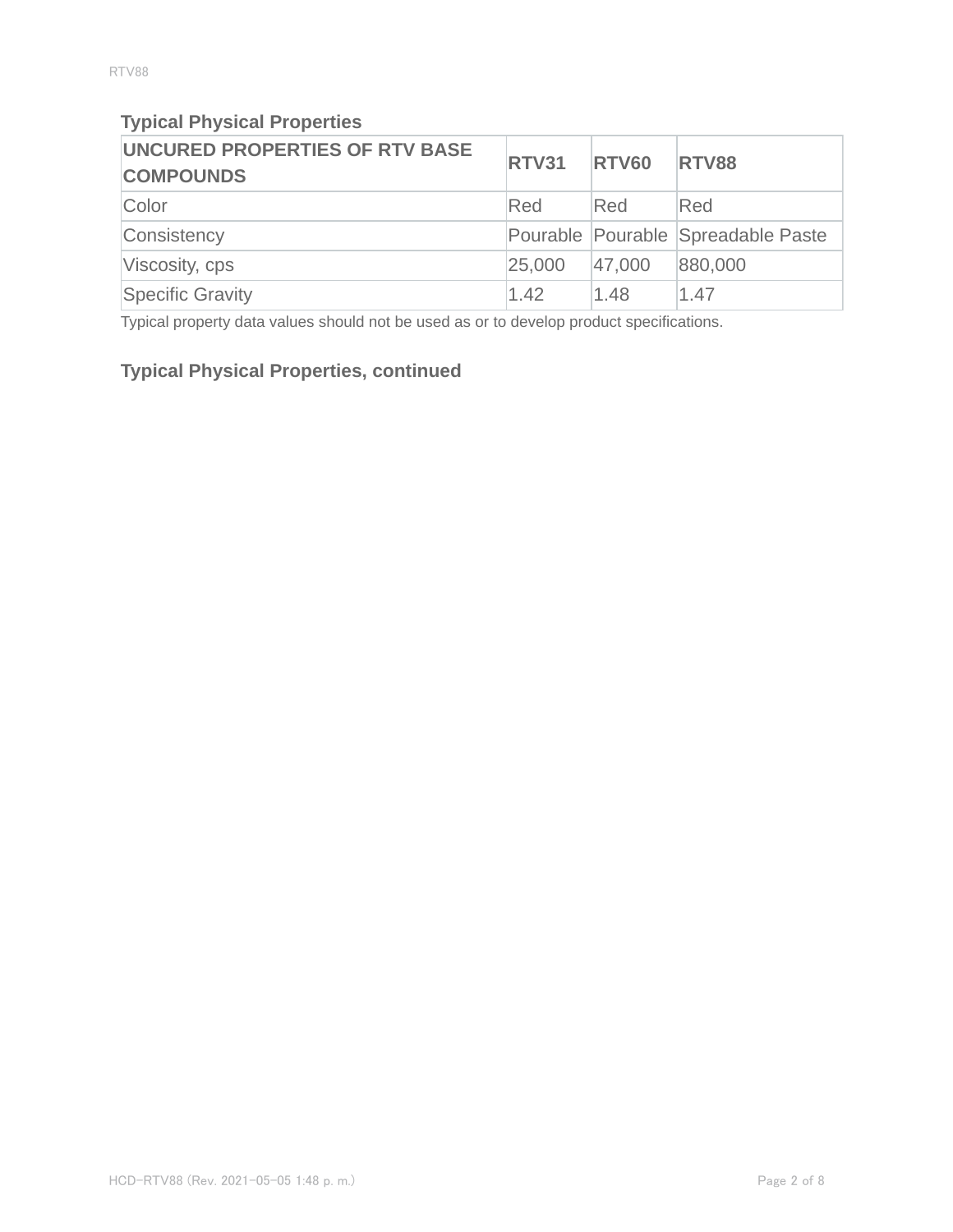| UNCURED PROPERTIES OF RTV BASE WITH<br>0.5 % DBT CURING AGENT ADDED                                        | <b>RTV31</b>                         | <b>RTV60</b>                                                                           | <b>RTV88</b>                         |
|------------------------------------------------------------------------------------------------------------|--------------------------------------|----------------------------------------------------------------------------------------|--------------------------------------|
| Work Time at 25 $^{\circ}$ C (77 $^{\circ}$ F), hrs                                                        | $\overline{2}$                       | $\overline{2}$                                                                         | 0.75                                 |
| Cure Time at 25 °C (77 °F), hrs                                                                            | 24                                   | 24                                                                                     | 24                                   |
| <b>CURED PROPERTIES</b> (0.5 wt. % DBT curing agent<br>added. Cured 7 days at 25 °C (77 °F) and 50 % R.H.) | <b>RTV31</b>                         | <b>RTV60</b>                                                                           | <b>RTV88</b>                         |
| <b>Mechanical</b>                                                                                          |                                      |                                                                                        |                                      |
| Hardness, Shore A Durometer                                                                                | 54                                   | 57                                                                                     | 58                                   |
| Tensile Strength, kg/cm <sup>2</sup> (psi)                                                                 | 61 (870)                             | 70 (990)                                                                               | 59 (830)                             |
| Elongation, %                                                                                              | 170                                  | 120                                                                                    | 120                                  |
| Tear Strength, kg/cm (lb/in)                                                                               | 5(29)                                | 7(40)                                                                                  | 8(42)                                |
| Shrinkage, %                                                                                               | 0.6                                  | 0.6                                                                                    | 0.6                                  |
| <b>Electrical</b>                                                                                          |                                      |                                                                                        |                                      |
| Dielectric Strength, kv/mm (v/mil) (1.9 mm thick)                                                          | 17 (430)                             | 17.7<br>(450)                                                                          | 17.4<br>(440)                        |
| Dielectric Constant at 1000 Hz                                                                             | 4.4                                  | $\overline{4}$                                                                         | 4.3                                  |
| Dissipation Factor at 1000 Hz                                                                              | 0.03                                 | 0.02                                                                                   | 0.03                                 |
| Volume Resistivity, ohm-cm                                                                                 | 1.6x<br>$10^{14}$                    | 4.4x<br>$10^{14}$                                                                      | 2.8x<br>$10^{14}$                    |
| <b>Thermal</b>                                                                                             |                                      |                                                                                        |                                      |
| Useful Temperature Range, °C (°F)                                                                          | $-54$ to<br>260<br>$(-65$ to<br>500) | $-54$ to<br>260<br>$(-65)$ to<br>500)                                                  | $-54$ to<br>260<br>$(-65$ to<br>500) |
| Thermal Conductivity (W/m·k)                                                                               | 0.31                                 | 0.31                                                                                   | 0.31                                 |
| Coefficient of Expansion, cm/cm °C<br>(in/in °F)                                                           | (11 x)<br>$10^{-5}$ )                | $20 \times 10^{-5}$ 20 x 10 <sup>-5</sup> 20 x 10 <sup>-5</sup><br>(11 x)<br>$10^{-5}$ | (11 x)<br>$10^{-5}$                  |
| Specific Heat, cal/gm °C / BTU/lb °F                                                                       | 0.35<br>/ 0.35                       | 0.35<br>/ 0.35                                                                         | 0.35<br>/ 0.35                       |

Typical property data values should not be used as or to develop product specifications.

# **Processing Recommendations**

# **Mixing**

Select a mixing container 4 to 5 times larger than the volume of RTV silicone rubber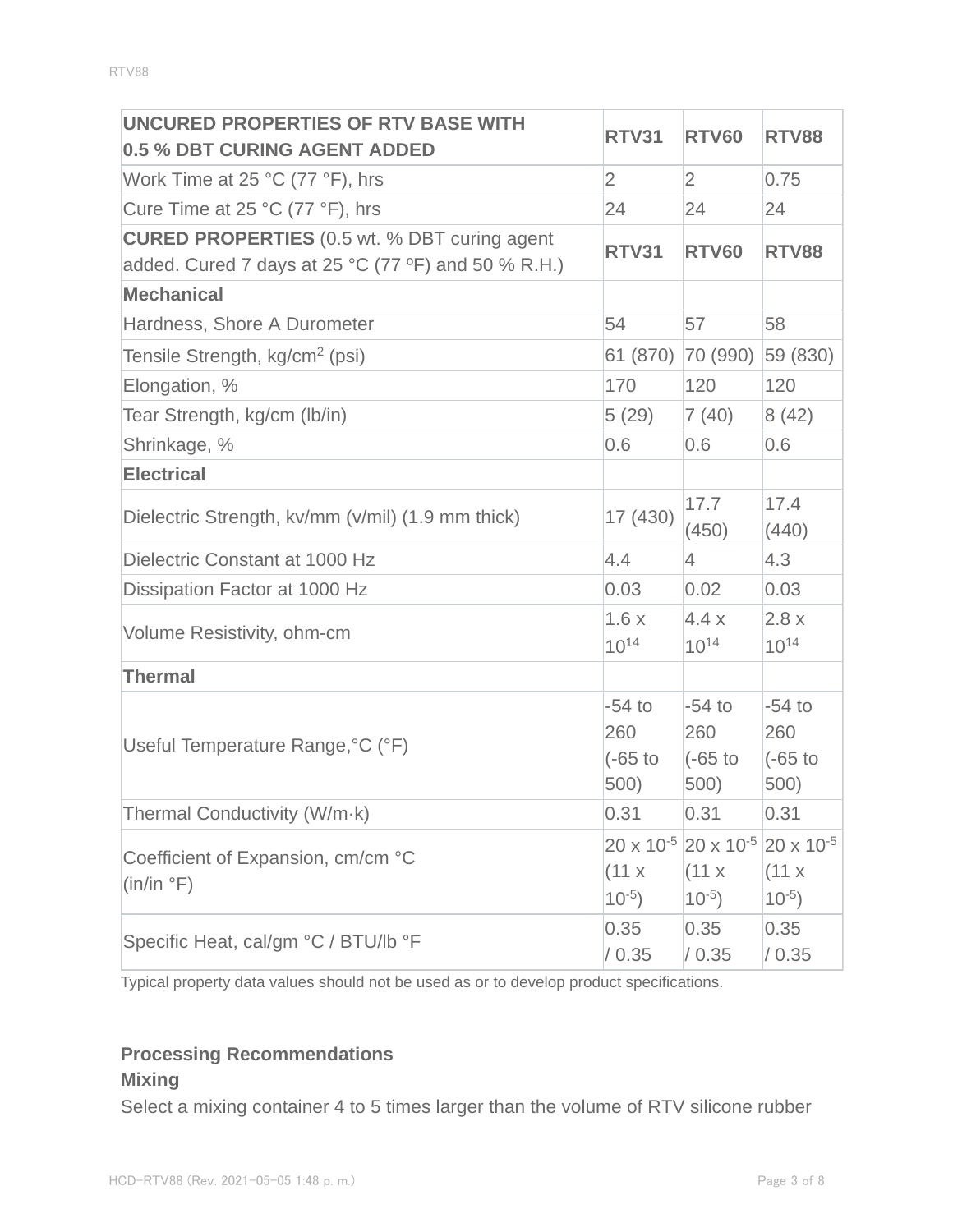compound to be used. Weigh out the RTV silicone rubber base compound and add the appropriate amount of curing agent. 0.5 % DBT by weight will provide a work time or pot life of about one hour and a cure time of 24 hours. 0.5 % DBT is the most commonly used concentration of curing agent for RTV31, RTV60 and RTV88 silicone rubber compounds. The pot life may be lengthened by using less DBT (as little as 0.1 % DBT).

| <b>RTV Weight</b>              |             | <b>Dibutyl Tin Dilaurate (DBT) Concentration</b> |  |  |
|--------------------------------|-------------|--------------------------------------------------|--|--|
|                                | $ 0.1\%$    | $0.5 \%$                                         |  |  |
| $ 100 \text{ grams} $          | $5$ drops   | $ 25$ drops                                      |  |  |
| $ 454$ grams $(1 \text{ lb.})$ | $ 23$ drops | $115$ drops $(2.27$ grams)                       |  |  |

| <b>Measuring Guide for Curing Agent Addition</b> |  |  |  |
|--------------------------------------------------|--|--|--|
|                                                  |  |  |  |

With clean tools, thoroughly mix the RTV base compound and the curing agent, scraping the sides and bottom of the container carefully to produce a homogeneous mixture. When using power mixers, avoid excessive speeds which could entrap large amounts of air or cause overheating of the mixture, resulting in shorter pot life.

### **Deaeration**

Air entrapped during mixing should be removed to eliminate voids in the cured product. Expose the mixed material to a vacuum of 25 mm (29 in.) of mercury. The material will expand, crest, and recede to about the original level as the bubbles break. Degassing is usually complete about two minutes after frothing ceases. When using the RTV silicone rubber compound for potting, a deaeration step may be necessary after pouring to avoid capturing air in complex assemblies.

# **Curing**

Using DBT curing agent at a level of 0.5 %, these RTV silicone rubber compounds will cure in 24 hours at 25 °C (77 °F) and 50 % relative humidity to form durable, resilient rubbers. Under these conditions a pot life of about one hour will typically be available for pouring and working with the catalyzed material. Pot life may be increased by refrigerating the mixed material at 0 °C (32 °F) after catalyzing.

A choice of curing agents is available for use with RTV31, RTV60 and RTV88 silicone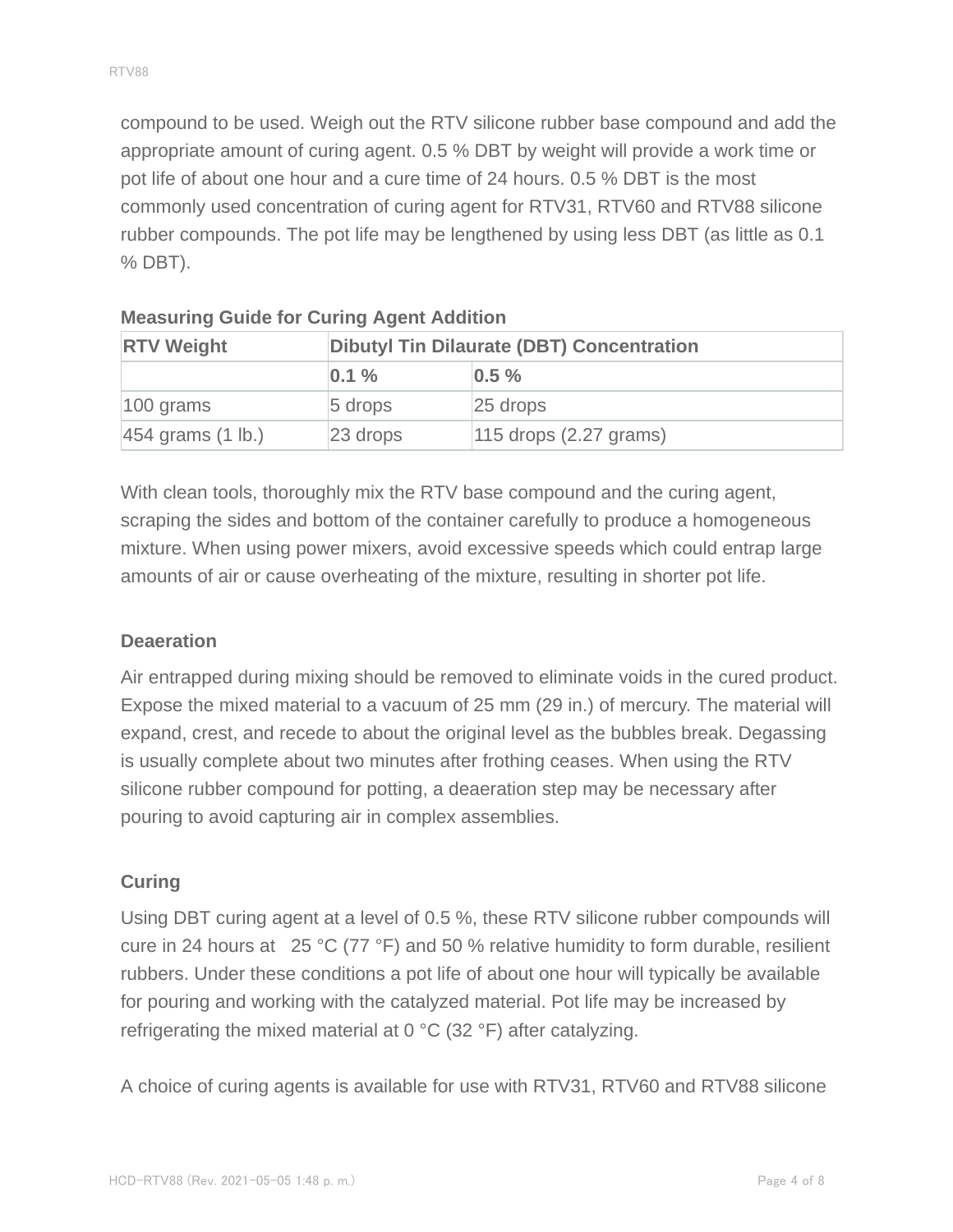rubber compounds.

| <b>CuringAgent</b> | <b>Cure Speed</b> | <b>Curing Agent</b><br><b>Concentration</b> | <b>Features</b>                                            |
|--------------------|-------------------|---------------------------------------------|------------------------------------------------------------|
| <b>DBT</b>         | moderate          | $0.1 - 0.5 \%$                              | standard                                                   |
| <b>STO</b>         | fast              | $0.1 - 0.5 \%$                              | small volume<br>applications                               |
| <b>RTV9811</b>     | moderate          | $5 - 10%$                                   | good deep section<br>cure suitable for<br>automatic mixing |
| <b>RTV9950</b>     | moderate          | $5 - 10%$                                   | suitable for<br>automatic mixing                           |
| <b>RTV9910</b>     | slow              | 10 %                                        | suitable for<br>automatic mixing                           |

# **Deep Section Cure**

If these RTV silicone rubber compounds are to be used in deep sections at temperatures over 150 °C (302 °F), the cured product should be properly conditioned prior to service. Following room temperature cure of 1-3 days, a typical program would be eight hours at 50 °C intervals from 100 °C (212 °F) to the service temperature. Longer times at each temperature will be required for larger parts or very deep sections.

### **Bonding**

If adhesion is an important application requirement, RTV31, RTV60 and RTV88 silicone rubber compounds require a primer to bond to non-silicone surfaces. Thoroughly clean the substrate with a non-oily solvent such as naphtha or methyl ethyl ketone (MEK) and let dry. Then apply a uniform thin film of a suitable silicone primer such as SS4004 silicone primer and allow the primer to air dry for one hour or more. Finally, apply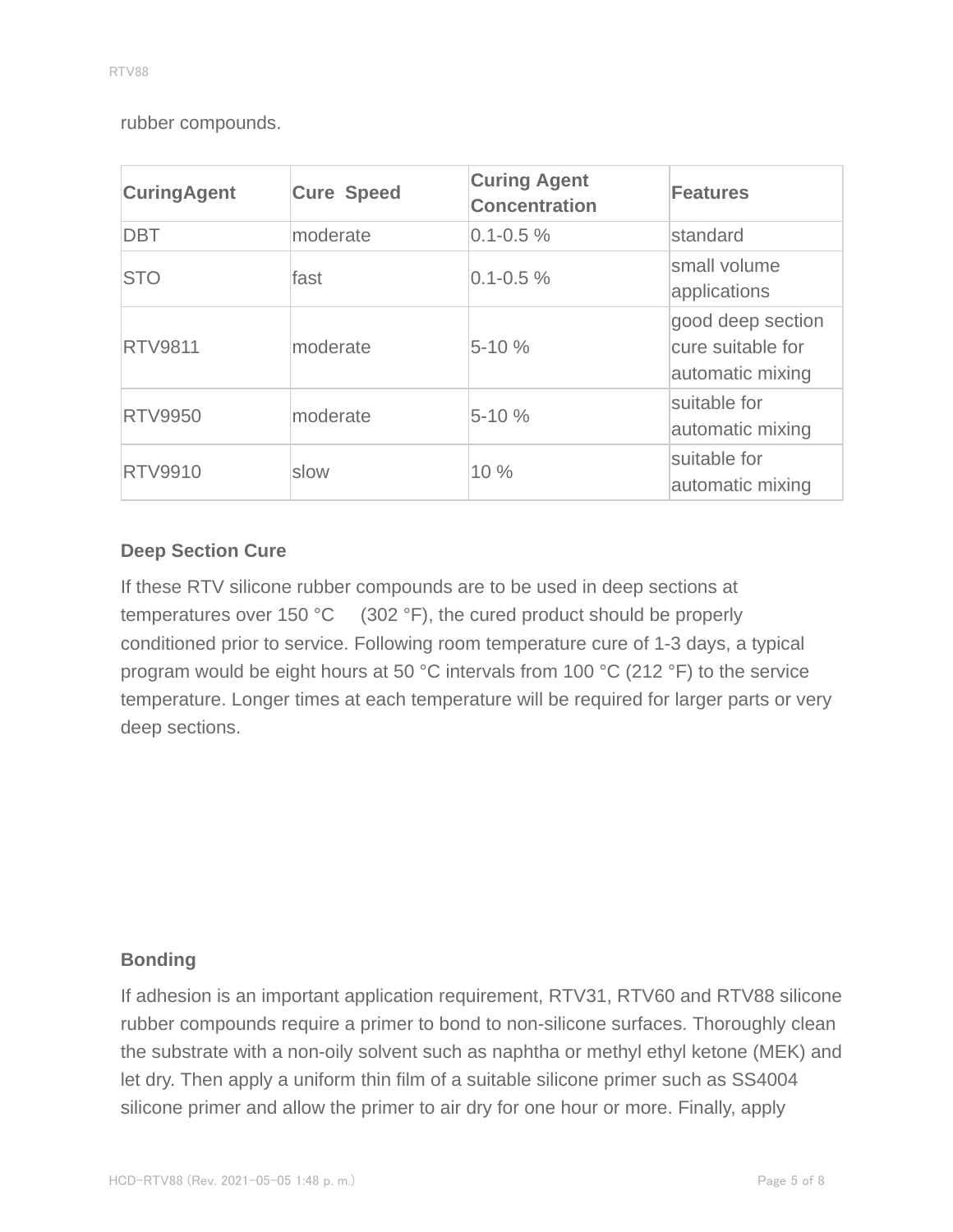freshly catalyzed RTV silicone rubber compound to the primed surface and cure as recommended.

#### **Patent Status**

Nothing contained herein shall be construed to imply the nonexistence of any relevant patents or to constitute the permission, inducement or recommendation to practice any invention covered by any patent, without authority from the owner of the patent.

### **Product Safety, Handling and Storage**

Customers should review the latest Safety Data Sheet (SDS) and label for product safety information, safe handling instructions, personal protective equipment if necessary, emergency service contact information, and any special storage conditions required for safety. Momentive Performance Materials (MPM) maintains an aroundthe-clock emergency service for its products. SDS are available at www.momentive.com or, upon request, from any MPM representative. For product storage and handling procedures to maintain the product quality within our stated specifications, please review Certificates of Analysis, which are available in the Order Center. Use of other materials in conjunction with MPM products (for example, primers) may require additional precautions. Please review and follow the safety information provided by the manufacturer of such other materials.

#### **Limitations**

Customers must evaluate Momentive Performance Materials products and make their own determination as to fitness of use in their particular applications.

**Contact Information** Email commercial.services@momentive.com

#### **Telephone**

| <b>Americas</b>        | <b>Latin America</b> | <b>EMEAI- Europe, Middle</b> | <b>ASIA PACIFIC</b> |
|------------------------|----------------------|------------------------------|---------------------|
|                        |                      | East, Africa & India         |                     |
| +1 800 295 2392 Brazil |                      | Europe                       | China               |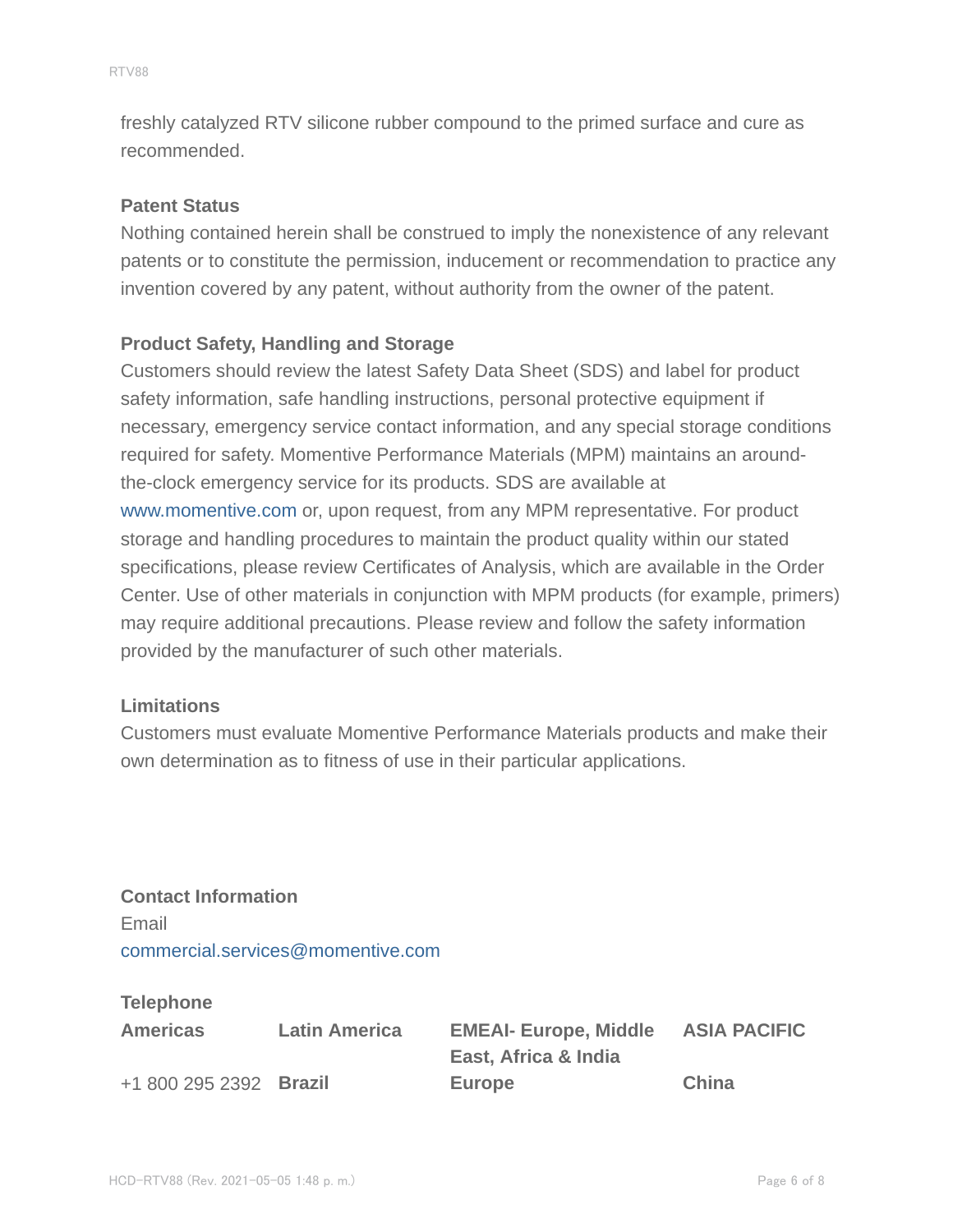| Toll free*           | +55 11 4534 9650     | +390510924300             | 800 820 0202     |
|----------------------|----------------------|---------------------------|------------------|
| +704 805 6946        | <b>Direct Number</b> | Direct number             | Toll free        |
| <b>Direct Number</b> |                      |                           | +86 21 3860 4892 |
|                      |                      |                           | Direct number    |
| *All American        | <b>Mexico</b>        | India, Middle East &      | Japan            |
| countries            | +52 55 2169 7670     | <b>Africa</b>             | +81 3 5544 3111  |
|                      | <b>Direct Number</b> | + 91 44 71212207          | Direct number    |
|                      |                      | Direct number*            |                  |
|                      |                      | *All Middle Eastern       | <b>Korea</b>     |
|                      |                      | countries, Africa, India, | +82 2 6201 4600  |

For literature and technical assistance, visit our website at: www.momentive.com

### **DISCLAIMER:**

**THE MATERIALS, PRODUCTS AND SERVICES OF MOMENTIVE PERFORMANCE MATERIALS INC. AND ITS SUBSIDIARIES AND AFFILIATES (COLLECTIVELY "SUPPLIER"), ARE SOLD SUBJECT TO SUPPLIER'S STANDARD CONDITIONS OF SALE, WHICH ARE INCLUDED IN THE APPLICABLE DISTRIBUTOR OR OTHER SALES AGREEMENT, PRINTED ON THE BACK OF ORDER ACKNOWLEDGMENTS AND INVOICES, AND AVAILABLE UPON REQUEST. ALTHOUGH ANY INFORMATION, RECOMMENDATIONS, OR ADVICE CONTAINED HEREIN IS GIVEN IN GOOD FAITH, SUPPLIER MAKES NO WARRANTY OR GUARANTEE, EXPRESS OR IMPLIED, (i) THAT THE RESULTS DESCRIBED HEREIN WILL BE OBTAINED UNDER END-USE CONDITIONS, OR (ii) AS TO THE EFFECTIVENESS OR SAFETY OF ANY DESIGN INCORPORATING ITS PRODUCTS, MATERIALS, SERVICES, RECOMMENDATIONS OR ADVICE. EXCEPT AS PROVIDED IN SUPPLIER'S STANDARD CONDITIONS OF SALE, SUPPLIER AND ITS REPRESENTATIVES SHALL IN NO EVENT BE RESPONSIBLE FOR ANY LOSS RESULTING FROM ANY USE OF ITS MATERIALS, PRODUCTS OR SERVICES DESCRIBED HEREIN.** Each user bears full responsibility for making its own determination as to the suitability of Supplier's materials, services, recommendations, or advice for its own particular use. Each user must identify and perform all tests and analyses necessary to assure that its finished parts incorporating Supplier's products, materials, or services will be safe and suitable for use under end-use conditions. Nothing in this or any other document, nor any oral